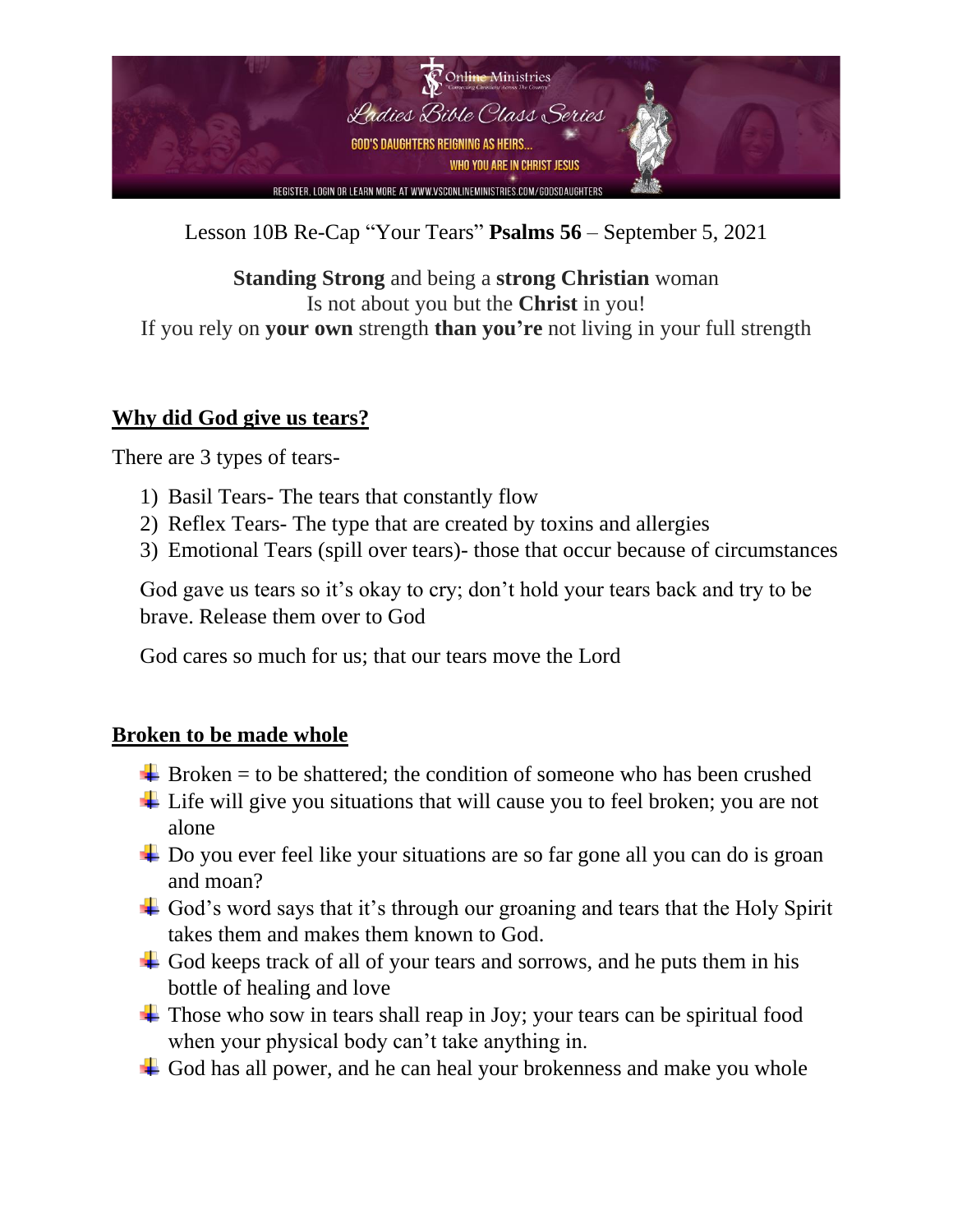

Lesson 10B Re-Cap "Your Tears" **Psalms 56** – September 5, 2021

## **Tears represent pain**

- $\frac{1}{\sqrt{1}}$  Jesus had to endure the burden of the cross; in his human form he cried out for God to help him in his time of feeling in despair
- $\overline{\phantom{a}}$  Your tears represent prayers to God
- $\overline{\phantom{a}}$  Tears symbolize hurt and communicate our need for love
- $\downarrow$  When you're in sorrow and in hurt; God promises to replace them with his joy
- $\overline{\phantom{a}}$  God designed your tears because he cares for you
- $\pm$  Tears are a sign of mourning; but be grateful that morning is coming
- $\pm$  Each day when morning comes; you can rejoice because there is a living hope.
- $\overline{\phantom{a}}$  Jesus took death when he went to the grave; rejoice because he took the sting of our pain away.
- When the storms of life start raging; it will cause you to cry out; it will cause you to question God.
- $\pm$  It's okay to question God; just remember that he has the final answer!
- $\overline{\mathbf{u}}$  When your night seems longer than day remember that God is still near!
- When you cry and think you have nothing left; remember that your hope is in the God of your salvation!
- $\overline{\phantom{a}}$  If God is for you; nothing in this life will separate you from the love and comfort that you get from God.
- $\overline{\phantom{a}}$  God's heart cries for you!
- $\overline{\phantom{a}}$  God cares for you, and he knows everything you're going through!
- Remember that you can rest assure that all things are going to work together for the good.
- $\overline{\phantom{a}}$  Your faith is being tested by all the things you're going through; understand that you have an advantage because of your vertical relationship with God.

*Take your tears and use them to defeat the enemy each and every day*

*It's okay because your tears are safe in God's bottle*